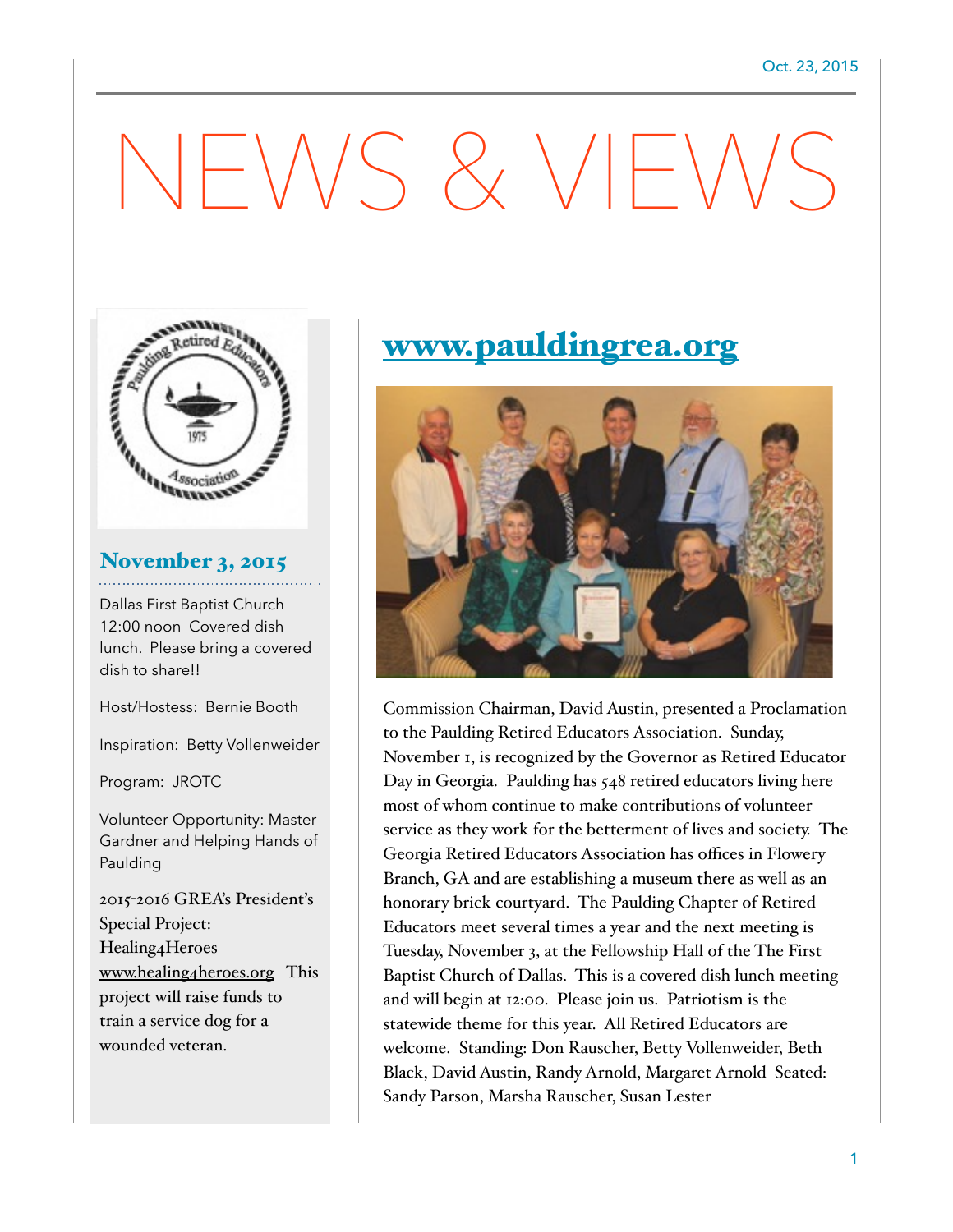

The Scrapbook Committee is open to all who are interested!! Photos are needed for the scrapbook. Please contact Betty Vollenweider to join or to submit photos and information for the scrapbook!!!!

Please share pictures or information that you would like added to the newsletter. Just email to [geoljcamp@att.net](mailto:geoljcamp@att.net)

#### New Members Needed: Help Wanted! I

am appealing to each of you to recruit at least one new member this year. You have heard many times how important membership numbers are to the status of our organization in Georgia and that GREA is the only professional organization which works solely for retired educators…so….help us spread the good word!! GREA benefits are excellent and fulfill a need for so many of our retirees. If a new retiree (or one who has never joined previously), joins GREA, PREA dues are free for the first year. Membership in GREA is such a bargain! Automatic Deduction (ADD) is the preferred way to go since \$2.00 per TRS paycheck is deducted and you do not even miss it. Membership forms are available for PREA and GREA on their respective websites: PREA (Paulding) – [www.pauldingrea.org](http://www.pauldingrea.org) GREA (Georgia) – www.garetirededucators.org Should you have questions regarding the process to join please send an email to: [arnold3820@comcast.net](mailto:arnold3820@comcast.net) Thank you for your assistance and hope to see you at the November meeting! Margaret Arnold



### Paulding Helping Hands: Please bring items and/or donations for Paulding's Helping Hands to the Nov. meeting!!! If

you would like to volunteer to work at Helping Hands call 770-443-1230. Volunteers are always needed!! Even 4 hours a week would be very helpful. Contact Marcia Bell if you would like more information.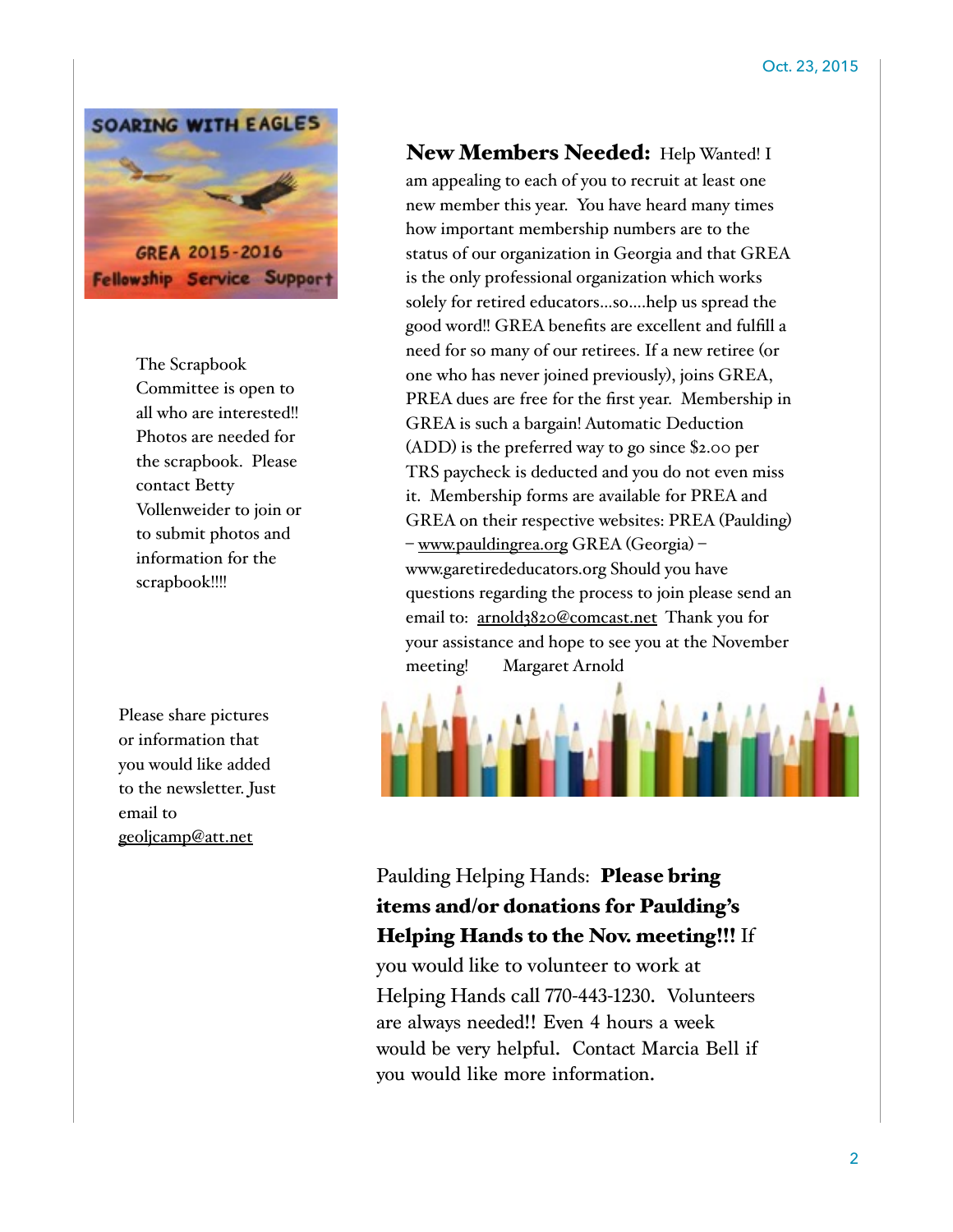Please donate to the PREA scholarship fund for Paulding Educators. You may donate in Honor or Memory of someone. Donations may be made to Sandra using the form on page 4 of the newsletter. You may also contact Susan Lester for more information.

Our condolences to Sandy Parson on the loss of her husband, Scott.

Best Wishes to Russell Dickey, Dallas Ann Dennis, and Barbara Cohran as they deal with health issues.

**Retired Educators Day is Nov. 1, 2015.** Check with your churches to promote this special day for Retired Educators and to remember them in prayer. Enjoy Your Day!!!

Check out [www.pauldingrea.org](http://www.pauldingrea.org) and [www.garetirededucators.org](http://www.garetirededucators.org) for information and special discounts that will benefit you.